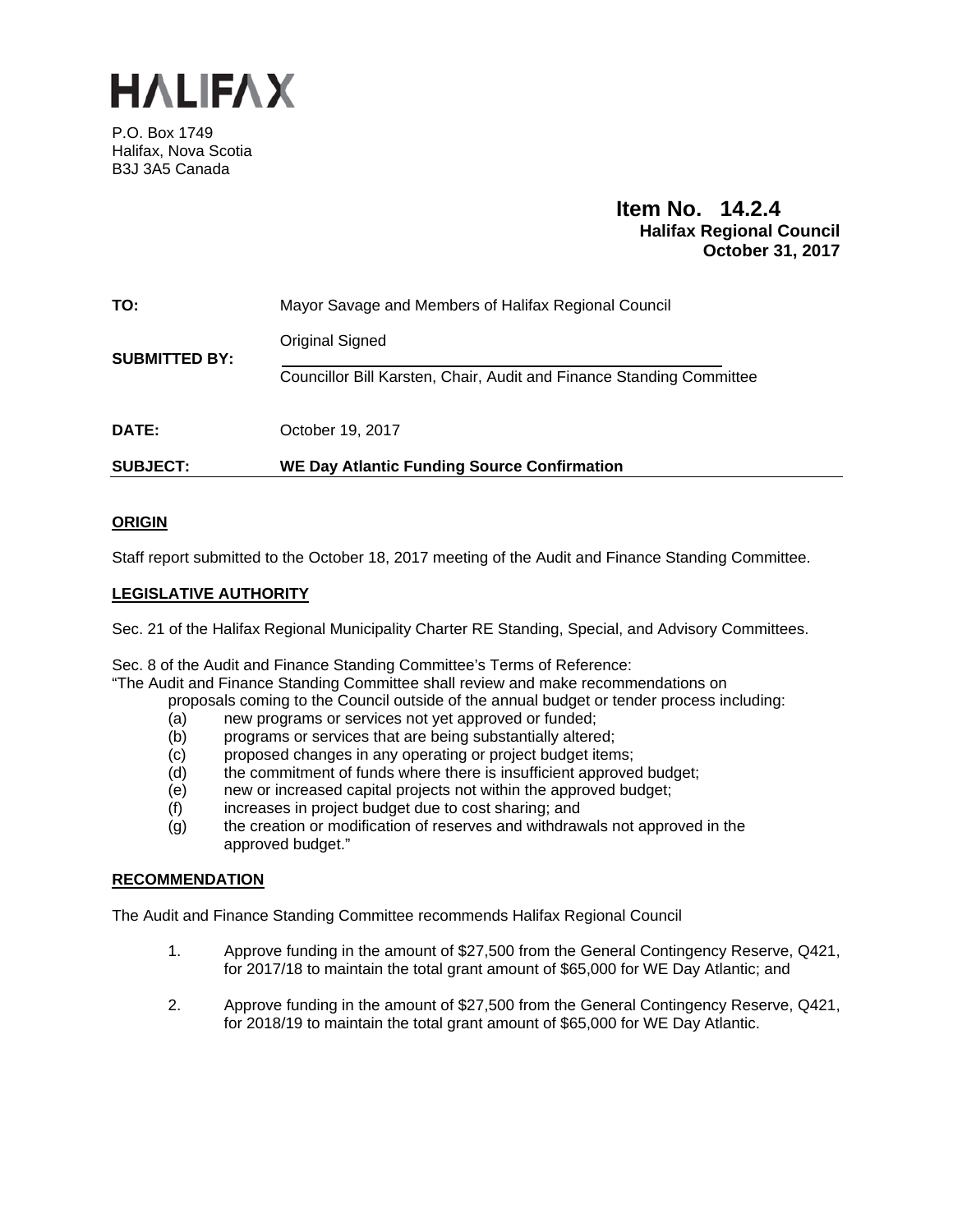### **BACKGROUND**

A staff report in regard to WE Day Atlantic Funding Source Confirmation was submitted to the October 18, 2017 meeting of the Audit and Finance Standing Committee.

### **DISCUSSION**

The Standing Committee considered the report and passed a motion endorsing the staff recommendation.

#### **FINANCIAL IMPLICATIONS**

Outlined in the attached staff report dated October 4, 2017.

### **RISK CONSIDERATION**

Outlined in the attached staff report dated October 4, 2017.

#### **COMMUNITY ENGAGEMENT**

The Audit & Finance Standing Committee meetings are open to public attendance, a live webcast is provided of the meeting, and members of the public are invited to address the Committee for up to five minutes at the end of each meeting during the Public Participation portion of the meeting. The agenda, reports, minutes, and meeting video of the Audit & Finance Standing Committee are posted on Halifax.ca

#### **ENVIRONMENTAL IMPLICATIONS**

None identified.

### **ALTERNATIVES**

The Standing Committee did not provide alternatives.

### **ATTACHMENTS**

Attachment 1: Staff report dated October 4, 2017.

A copy of this report can be obtained online at halifax.ca or by contacting the Office of the Municipal Clerk at 902.490.4210.

Report Prepared by: Sheilagh Edmonds, Legislative Assistant, Municipal Clerk's Office, 902.490.6520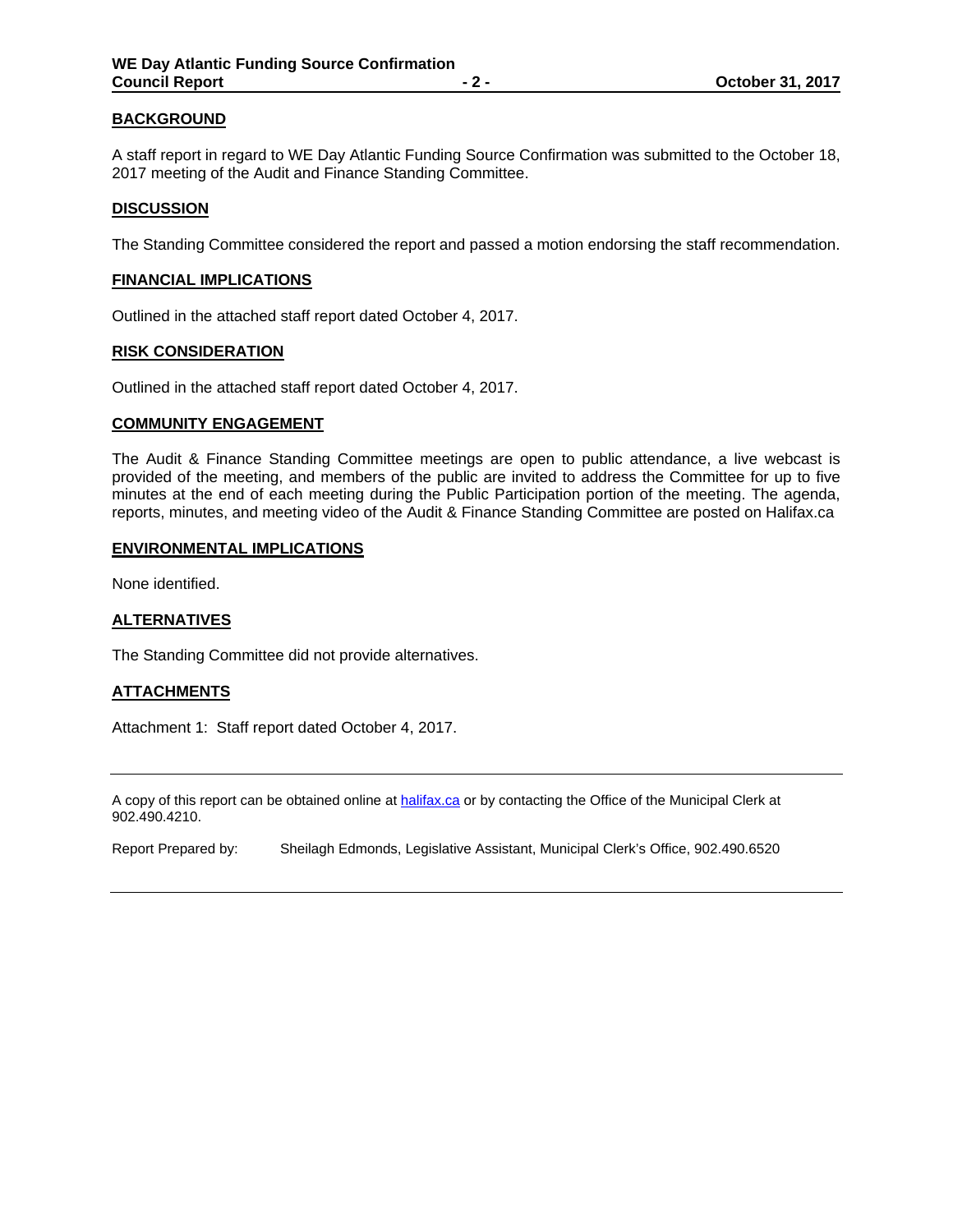

P.O. Box 1749 Halifax, Nova Scotia B3J 3A5 Canada

## **Item No. Audit and Finance Committee October 18, 2017**

| <b>SUBJECT:</b>      | <b>WE Day Atlantic Funding Source Confirmation</b>   |  |  |
|----------------------|------------------------------------------------------|--|--|
| <b>DATE:</b>         | October 4, 2017                                      |  |  |
|                      | Brad Anguish, Director, Parks & Recreation           |  |  |
|                      | Original Signed                                      |  |  |
|                      | Jacques Dubé, Chief Administrative Officer           |  |  |
| <b>SUBMITTED BY:</b> | <b>Original Signed</b>                               |  |  |
| TO:                  | Chair and Members of the Audit and Finance Committee |  |  |
|                      |                                                      |  |  |

## **ORIGIN**

November 22, 2016, Regional Council motion that Halifax Regional Council:

- 1. Waive the Rules of order to suspend the rules that the Audit and Finance Standing Committee approve the staff report dated November 21, 2016, and make a recommendation to Regional Council, as the Audit and Finance Standing Committee is not scheduled to meet until December 2016;
- 2. Approve an increase of \$27,500 for the 2016/17 event grant for WE Day Atlantic to be funded from the Community and Events Reserve, Q621; and
- 3. Direct staff to develop a multi-year, sustainable funding plan to maintain the funding level of \$65,000 in the 2017/18 budget planning process.

## **LEGISLATIVE AUTHORITY**

*Halifax Regional Municipality Charter*, 79 (1) The Council may expend money required by the Municipality for (av) a grant or contribution to (v) any charitable, nursing, medical, athletic, educational, environmental, cultural, community, fraternal, recreational, religious, sporting or social organization within the Province, (vii) a registered Canadian charitable organization;

*Administrative Order Number 2014-021-GOV*: Respecting Regional Special Events Grants

### **RECOMMENDATION**

It is recommended that the Audit and Finance Committee recommend that Halifax Regional Council:

- 1. Approve funding in the amount of \$27,500 from the General Contingency Reserve, Q421, for 2017/18 to maintain the total grant amount of \$65,000 for WE Day Atlantic; and
- 2. Approve funding in the amount of \$27,500 from the General Contingency Reserve, Q421, for 2018/19 to maintain the total grant amount of \$65,000 for WE Day Atlantic.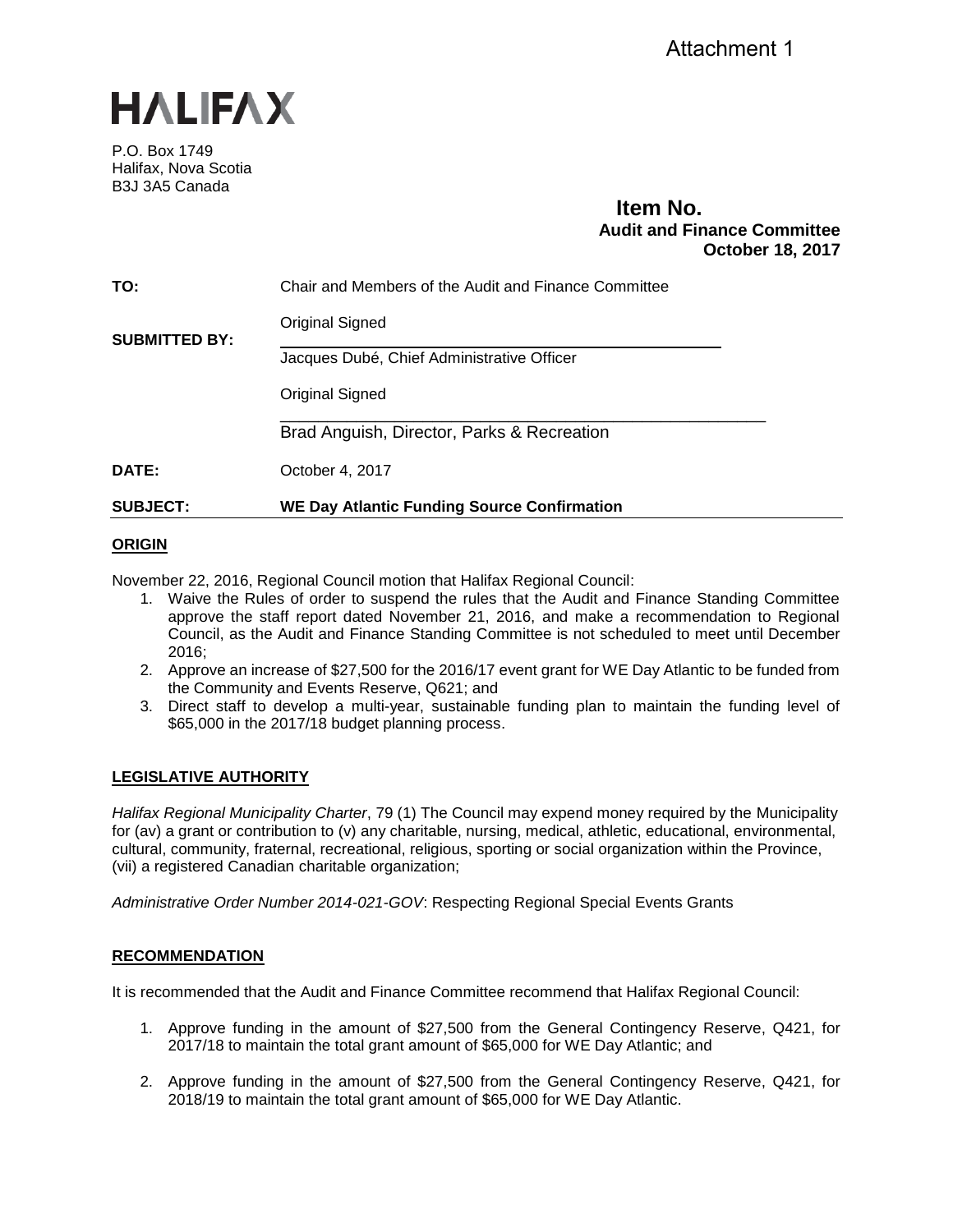### **BACKGROUND**

WE Day is an event initiative of WE Charity, an international charity and educational partner, that works with schools to implement the WE Act program to promote the spirit of volunteerism in youth. WE Charity is a not for profit organization and partners with the Nova Scotia Department of Education and Early Childhood Education to deliver the event.

WE Day Atlantic was first hosted in Atlantic Canada in 2013, and Halifax was selected as the location. WE Day Atlantic has returned to Halifax in each subsequent year including the upcoming November 2017 event. The event has been funded over the past 3 years from two sources; initially through the Marketing Levy Special Events Reserve (MLSER) and then through the Operating Surplus Reserve (Q328). Awards have been granted at various levels of funding:

- In 2013/14, Regional Council approved a grant in the amount of \$50,000 from the MLSER.
- In 2014/15, Regional Council approved a grant of \$50,000 but then subsequently passed a motion to "Increase the \$50,000 event grant for the 2014 WE Day Atlantic Event as approved by Regional Council on June 24, 2014 by \$20,000, a one-time increase only, for a total grant of \$70,000 towards the event with funds being allocated from the Operating Surplus Reserve (Q328).
- In 2015/16, Regional Council approved a grant of \$65,000, again from the Operating Surplus Reserve (Q328).
- On May 31, 2016, Regional Council approved a grant of \$37,500 for WE Day Atlantic 2016 for a period of three years (2016/17, 2017/18 and 2018/19) through the Cultural Events and Showcases program. Subsequently, on November 22, 2016, Regional Council passed a motion to increase the 2016/17 event grant to \$65,000 from the Community and Events Reserve (Q621) and directed staff to develop a multi-year, sustainable funding plan to maintain the funding level of \$65,000 for WE Day Atlantic.

### **DISCUSSION**

### Funding Alternatives

The budget of \$200,000 for the Cultural Events and Showcases funding program is fully committed for the fiscal years (2016/17, 2017/18, and 2018/19), as per the May 31, 2016 Regional Council motion. As well, the budget for Community Events is fully committed from the Operating Budget as per the May 31, 2016 motion.

The Special Events Advisory Committee (SEAC) has indicated that WE Day Atlantic does not meet the MLSER program criteria by increasing tourism, economic and media impacts and therefore has not recommended awarding the grant from MLSER in the past two years. As stated in the November 22, 2016 staff report, WE Day Atlantic does not meet the eligibility criteria in tourism to be considered for annual event funding from the MLSER. Students/attendees are bussed into the venue and return home the same day directly following the event which does not create room nights which is a primary indication of tourism events. As well, there is minimal spend from attendees; however, there is significant local spend in the venue rental fee and staging. Regional Council has approved SEAC's recommendations, which has resulted in the event being funded from a grant from Operating Surplus in the past two years.

Typically, when there is a request by Council to identify an alternative funding source to enhance funding levels outside of the granting framework, there are two options for consideration; Transfers from Reserves and Funding from the Operating Budget:

**Option 1** — Transfers from Reserves: The General Contingency Reserve, Q421, can be considered because it contains prior years' general operating surpluses and is not confined to a specific purpose. As such, using the available balance to fund unanticipated one time issues, such as this, is appropriate. Annual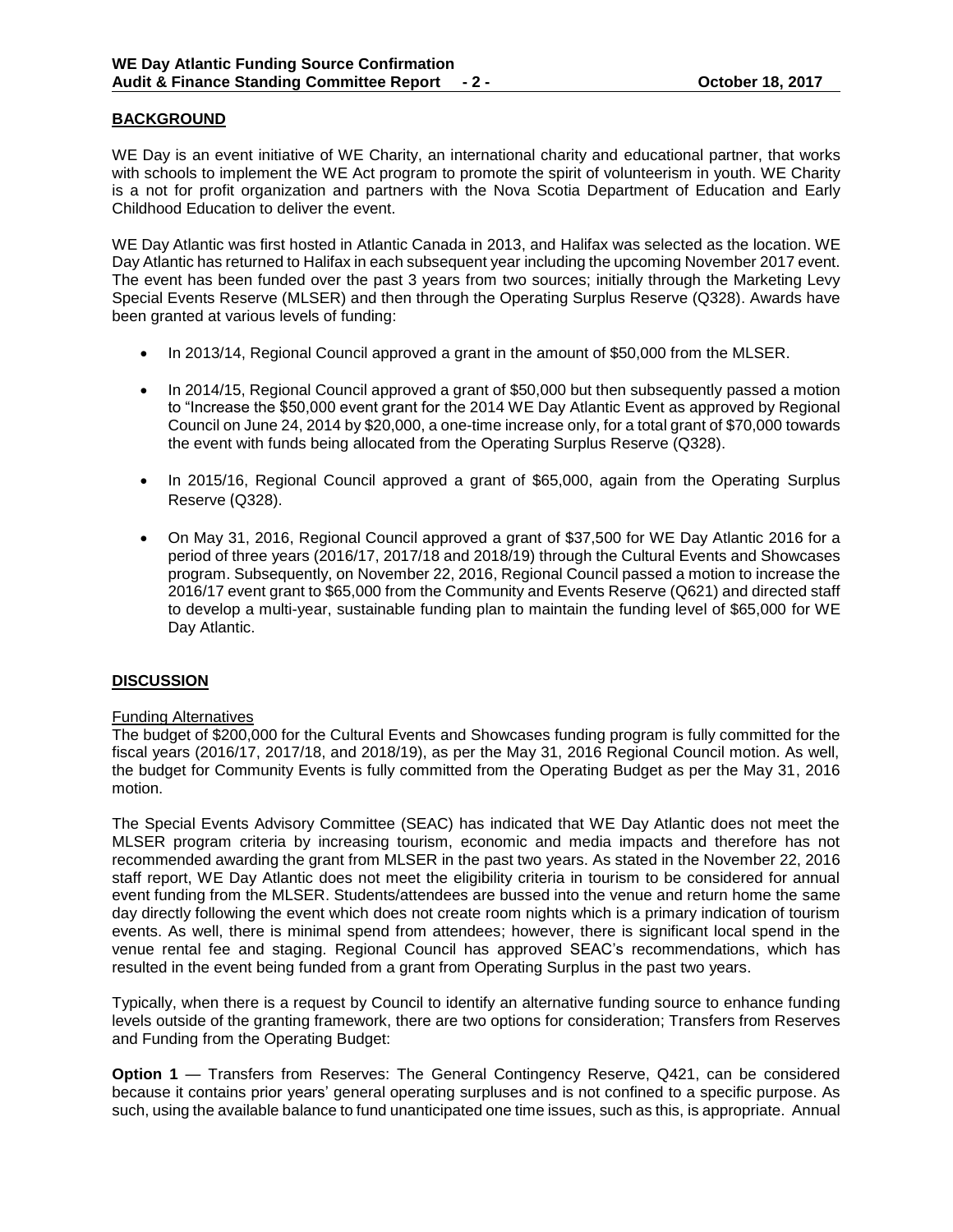budgeted withdrawals for the same usage is not appropriate. Another potential reserve for funding is the Community and Events Reserve, Q621. However, it is not recommended for this one-off increase for reasons outlined in this report.

**Option 2** — Funding from Operating Budget: If another funding source is not identified, any increase to funding levels would need to be funded by the operating budget but this risks the Parks and Recreation budget entering a deficit position. Currently there is no capacity in the Parks and Recreation operating budget to fund the additional funding of \$27,500 for WE Day to maintain it at the level directed by Council.

#### Current Funding Status

In 2016/17, the WE Day Atlantic application was directed to the newly established Cultural Events and Showcases program under the Regional Special Events Administrative Order. The Regional Special Event Grant programs are funded from the annual operating budget process for small and mid- size community events and from the Community and Events Reserve, Q621, for the Cultural Events and Showcases program.

With funding requests in 2015/16 more than double the program capacity of \$200,000, to award the funding request to WE Day Atlantic in full (\$65,000) would have created a significant reduction in funding available to all other events in this category which are annual, locally organized events (see Attachment 1 for Cultural Events and Showcases approved funding list). WE Day has unique characteristics that do not fully meet the criteria of this program; however, the event has proven merit and enhances Regional Council's desire to encourage positive experiences and activities for youth. There was no other available funding source defined at that time for this initiative.

Staff has reviewed funding capacity as per the November 22, 2016, motion to consider allocation from the Community and Events Reserve, Q621, and the General Contingency Reserve, Q421. There is no capacity available in the Showcase program until 2019/20; however, the Community and Events Reserve, Q621, does have available resources to increase the showcase program to accommodate this request. When the program re-opens in 2019/20, it is also anticipated more requests than the program budget capacity could be received.

There is capacity within the General Contingency Reserve, Q421; therefore, it is recommended that the \$27,500 increase in funding be awarded from the General Contingency Reserve, Q421, for 2017/18 and 2018/19. This recommendation will maintain the Council approved 3-year event funding for the WE Day Atlantic. The use of this reserve is recommended rather than increasing the Cultural Events and Showcase program with funding from Q621 for one specific event. Any changes to the program should be for consideration of all events, rather than a specific one.

As one of the terms of the recommended, sustained funding model, HRM will receive 100 tickets for youth to attend the WE Day event for 2017 and 2018. There are no conditions placed on the recipients of these tickets. HRM acknowledges that there are youth that are not able to meet the volunteer commitment outside school for many reasons i.e. illness, family and work responsibilities and other life challenges. These tickets will be distributed through HRM partners who have specific knowledge of the youth communities in which HRM serves.

### Future Funding Consideration

As stated above, WE Day Atlantic is primarily funded from the Cultural Events and Showcases program with the increase of \$27,500 allocated from alternative funding. The Cultural Events and Showcases program will re-open for applications for the 2019/20 fiscal, and WE Day Atlantic is eligible to reapply for consideration of funding for 2019/20, 2020/21 and 2021/22. Staff anticipate a higher number of applicants with increased funding requests to this 3-year program with applicants that may align more appropriately with the intent of the Cultural Events and Showcases program. Therefore, in 2019/20, Regional Council may choose to consider funding the WE Day program as an annual HRM youth engagement initiative within the Parks and Recreation operating budget. This action will require an request to increase the operating budget as there is no funding specifically allocated to an external youth engagement program such as WE Day.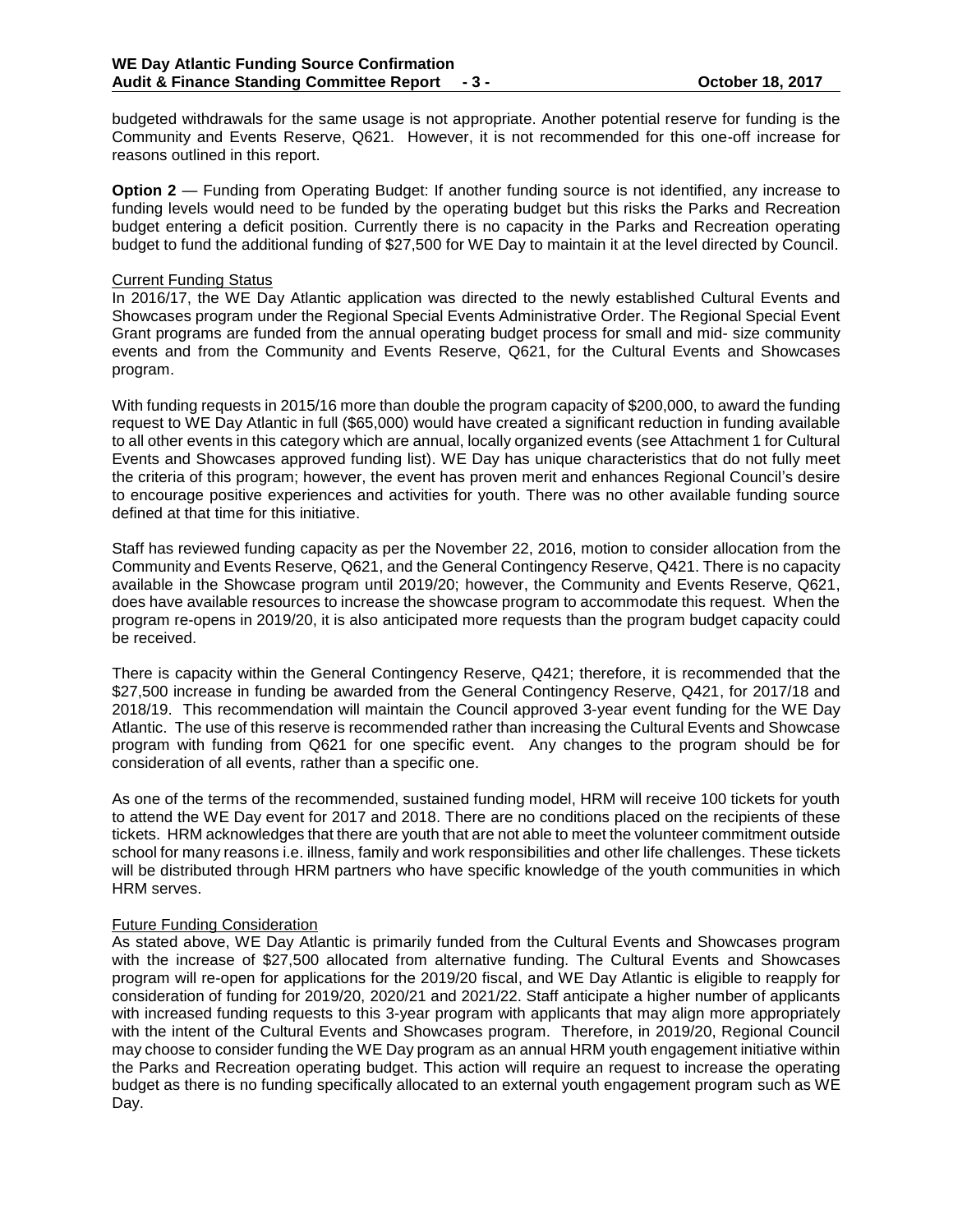### **FINANCIAL IMPLICATIONS**

There is capacity for the \$27,500 funding allocation within the General Contingency Reserve, Q421, for 2017/18 and \$27,500 pending final approval of the 2018/19 budget.

#### **Budget Summary, Risk Reserve – General Contingency Reserve, Q42**1

| Balance in Reserve, August 31, 2017                     | \$2,192,220 |
|---------------------------------------------------------|-------------|
| Projected revenue to March 31, 2017                     | 12.867      |
| Commitments to March 31, 2017                           | \$(825,895) |
| Projected net available balance, March 31, 2018         | \$1,379,192 |
| Withdrawal per recommendations                          | (55,000)    |
| Revised projected net available balance, March 31, 2018 | \$1,324,192 |

Risk Reserve - General Contingency Reserve, Q421 is to receive the annual operating surplus of the Municipality as prescribed by the Provincial Financial Accounting and Reporting Manual, and can be used to fund operating costs, offset deficits, or fund new operating and/or capital expenditures. This is an unbudgeted withdrawal from the reserve but does not negatively affect the anticipated planned usage of the reserve for the next five (5) years.

### **RISK CONSIDERATION**

There are no significant risks associated with the recommendations in this Report. The risks considered rate Low. To reach this conclusion, consideration was given to financial and reputational risk.

### **COMMUNITY ENGAGEMENT**

The 2016 grant award of \$37,500 to WE Day Atlantic was recommended by the Grants Committee. The meetings are open to public attendance. The Grants Committee is comprised of one elected member from each Community Council, a Chair appointed from the membership of the Audit and Finance Standing Committee and six (6) members of the public. The agenda, minutes, and reports for the Grants Committee are posted on the HRM website.

### **ENVIRONMENTAL IMPLICATIONS**

None identified.

### **ALTERNATIVES**

Alternative 1: The Audit and Finance Standing Committee could recommend that Halifax Regional Council direct the \$27,500 in funding for each year, to be sourced from Community & Events Reserve, Q621.

### **ATTACHMENTS**

Attachment 1: Cultural Events & Showcases Awards Approved Funding

A copy of this report can be obtained online at or by contacting the Office of the Municipal Clerk at 902.490.4210.

\_\_\_\_\_\_\_\_\_\_\_\_\_\_\_\_\_\_\_\_\_\_\_\_\_\_\_\_\_\_\_\_\_\_\_\_\_\_\_\_\_\_\_\_\_\_\_\_\_\_\_\_\_\_\_\_\_\_\_\_\_\_\_\_\_\_\_\_\_\_\_\_\_\_\_\_\_\_\_\_\_\_\_

 $\overline{a}$  , and the state of the state of the state of the state of the state of the state of the state of the state of the state of the state of the state of the state of the state of the state of the state of the state o

Report Prepared by: Elizabeth Taylor, Manager, Culture & Events 902 490 4387